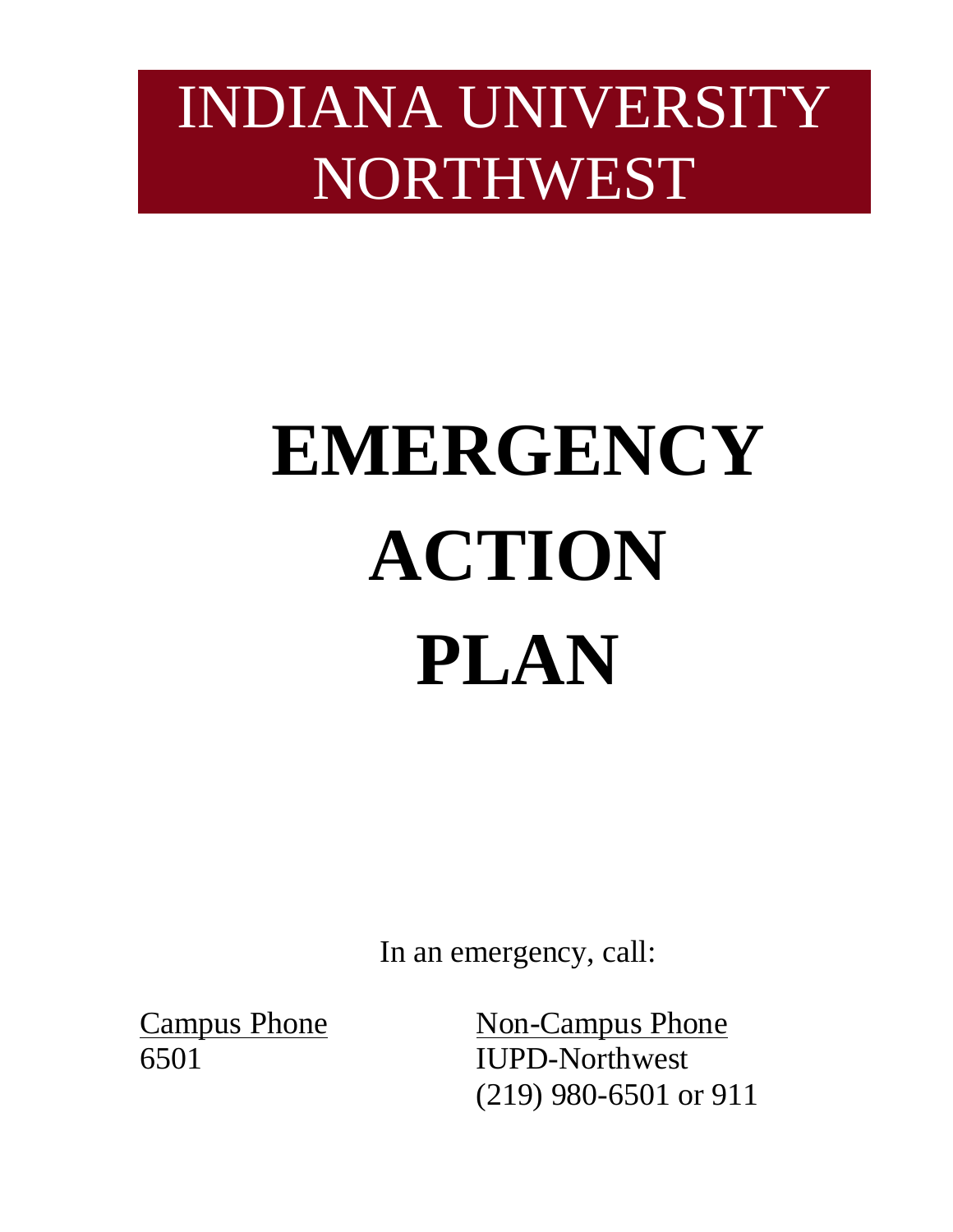### PURPOSE

 The purpose of an Emergency Action Plan is to protect Indiana University (IU) employees from serious injury, property loss, or loss of life, in the event of an actual or potential major disaster. A major disaster may include, but is not limited to: fire, tornado, earthquake, bomb threat, or hazardous chemical spill. In to be taken to protect all employees until the appropriate university or municipal responders take over. the event of a major disaster, this Emergency Action Plan describes the initial responsibilities and actions

### SCOPE

 *29CFR1910.38. It is also necessary and prudent for the protection of our students and visitors.* It is a plan changes, those parts of the plan that the employee must know to protect him/herself in the event of an emergency. In addition, the written plan shall be made available for employees to review and plan for *For the protection of employees, an Emergency Action Plan is a requirement of OSHA's*  requirement that the employer review with each employee upon their initial assignment, and when the their evacuation.

### STATEMENT OF LIMITATIONS

 crisis situation is possible or practical. Building personnel will be trained and provided information There is no guarantee implied or expressed by this document that a perfect response to an emergency or necessary to take actions to protect themselves during emergency incidents.

### GENERAL PRINCIPLES

This plan is a guide for employees to familiarize themselves with basic emergency planning, response and evaluation. This section provides basic guidance and general principles to be used before, during, and after an emergency or crisis situation that impacts building occupants.

#### **Planning**

Preparation is required to facilitate both building evacuation and sheltering-in-place activities. This preparation may include, but is not limited to, the following:

- 1. Training employees to current protocols and standards for building safety with assistance from IU Emergency Management and Continuity (IUEMC).
- 2. Informing employees on how to communicate during an emergency.
- 3. Assigning specific tasks and responsibilities to selected building staff to ensure there is a means to identify, accommodate, and move personnel from the building should an evacuation be required.
- 4. Developing, disseminating and maintaining an EAP for all building personnel.
- 5. Assisting in the development of building-specific drills and exercises.
- 6. Reviewing the plan annually and making it available to all building occupants.
- 7. Posting evacuation route maps throughout the building in visible locations. As a general rule, all building personnel should be able to identify two (2) evacuation routes from the building. These evacuation maps will contain:
	- Emergency and accessible exits
	- Clearly marked routes of evacuation
	- Location of fire extinguishers
	- Location of fire alarm pull stations
	- Areas designated as safe locations for tornado sheltering
	- • Evacuation Point First Searched—locations designated for persons with access and functional needs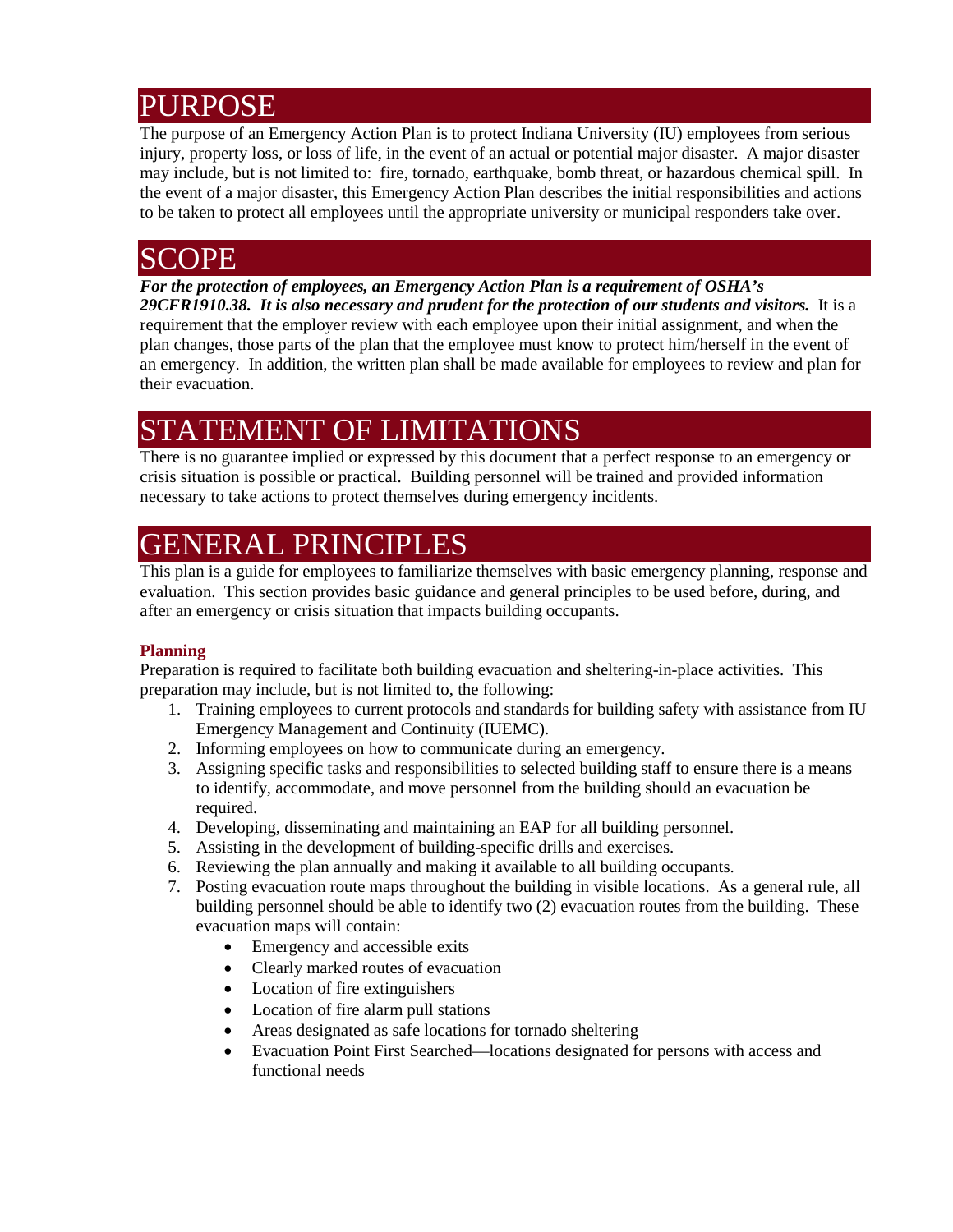#### **Notification of Emergency Warning**

In the event of an emergency or disaster, warning to building personnel may come from a variety of different sources, which includes, but is not limited to the following:

- IU-Notify
- NOAA all-hazards radios
- Building smoke/heat detection or sprinkler system
- Outdoor warning sirens
- Indiana University Police Department (IUPD)
- Internet
- Social media
- $\bullet$  Other building occupants

 Yell "Fire!," pull building alarm, call other offices, etc.). Then inform immediate supervisor who will continue notification up the chain of command. It is recommended that several sources be monitored to assist in determining when emergency situations exist since no one system can cover all circumstances. A person receiving notification of a possible disaster or a building emergency should immediately sound the alarm to notify employees and IUPD (e.g.

 **NOTE:** The building emergency alarm system is reserved for total evacuation of the building.

#### **Review of Emergency Action Plan**

Supervisors must review the EAP with each employee:

- When the plan is developed or when the employee is assigned initially to a job;
- When the employee's responsibilities under the plan change; and
- When the plan is changed.

#### **Rescue**

 those they are trying to rescue. For this reason, it is generally wise to leave rescue work to those who are trained, equipped and certified to conduct rescues. Therefore, IU personnel will not perform rescue duties It takes more than just willing hands to save lives. Untrained individuals may endanger themselves and (exception: IUPD).

### ASSIGNMENTS AND RESPONSIBILITIES

 campus-wide Emergency Control Committee Members, building Emergency Control Committee In order to facilitate actions to be taken within a building during emergencies or crisis situations, each building has designated personnel with specific roles and responsibilities. These positions include the Members, and individuals tasked with assisting people with access and functional needs known as "Buddies."

#### **Emergency Control Committee Members**

 coordinate the emergency efforts of a single floor and performs the following: Emergency Control Committee Members are individuals who assist the Emergency Responders with emergency preparedness and response for buildings on campus. While the Emergency Responders are responsible for an entire building, an Emergency Control Committee Member may be tasked to

- 1. Serve as an essential contact for the building in the event that emergency information must be distributed in a timely manner to building occupants.
- 2. Maintain building EAP and for making it available to all building occupants either electronic or hard copy.
- 3. Attend the Emergency Control Committee training and other additional trainings offered, as necessary.
- 4. Participate in the planning, execution and evaluation of emergency-based exercises and drills.
- 5. Develop method of monitoring for emergencies and maintain a list of trained employees.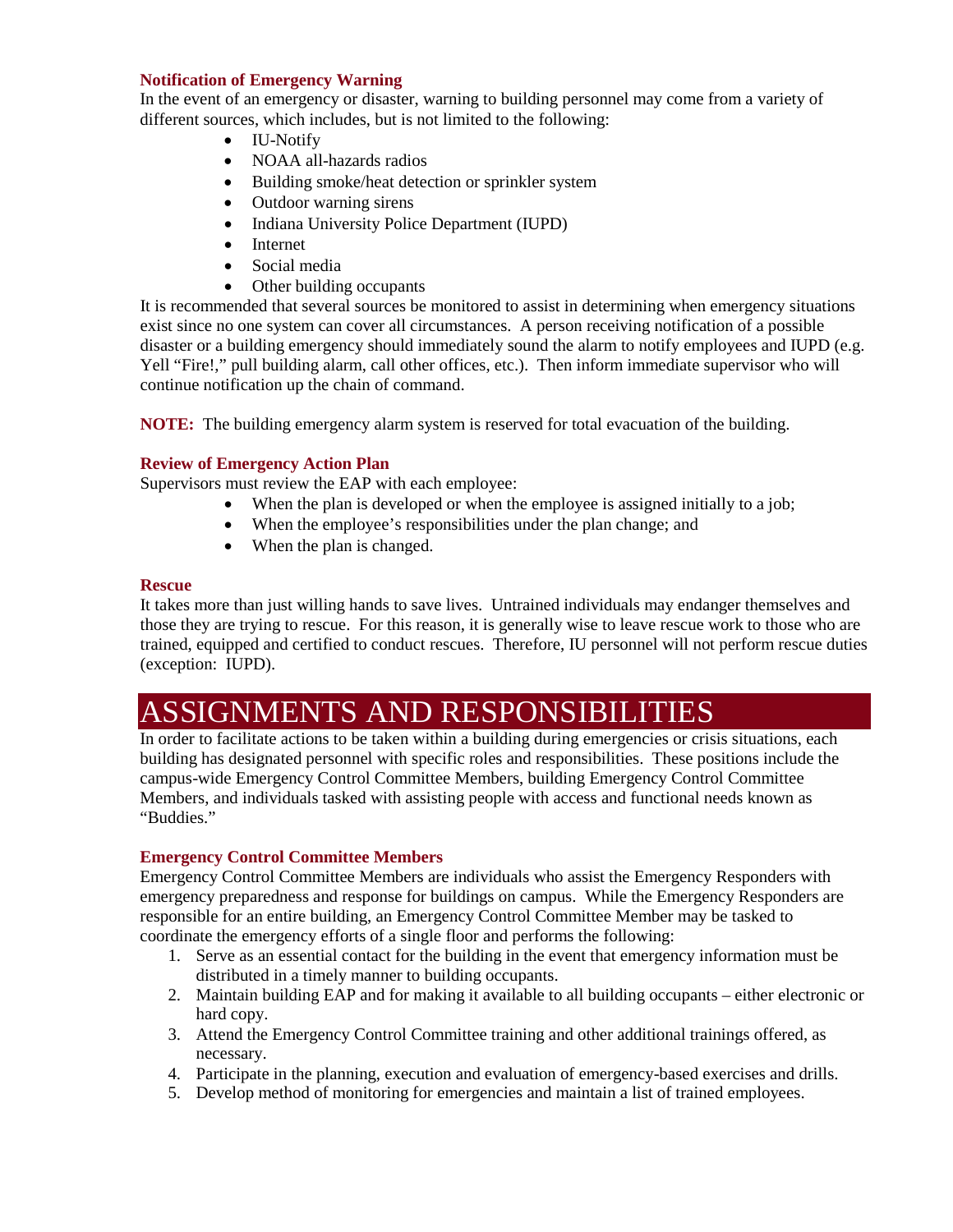- 6. Know the location of all exits, fire alarm pull stations, fire extinguishers, designated safe areas, and areas of rescue assistance on their assigned floor.
- 7. Maintain a working NOAA all-hazards radio.
- 8. Assist the Emergency Responders in activating the EAP for their building. Their primary purpose is to accomplish a full evacuation of their floor, if possible or practical.
- Members, Buddies and any other assisting staff should quickly check rooms on their floor as they exit the building. They should advise anyone they see of the need to evacuate to the 9. During an emergency, and an evacuation is called for, the Emergency Control Committee predetermined emergency evacuation meeting area. They should meet outside of the building to determine if personnel remain in the building and where they might be located. This information should then be relayed to the Emergency Responders who are responding to the incident.
- 10. For incidents requiring shelter-in-place or moving personnel to a designated safe location within the building, Emergency Control Committee Members and Buddies must determine if those shelter-in-place locations are safe, and if not, help identify an alternate safe location.
- 11. Keep occupants from re-entering the building until advised by Emergency Responders that reentry is allowed.
- and Claims (INLOCC) may also be involved in the evaluation. 12. Following any incident or drill, conduct an evaluation with other Emergency Control Committee Members and Buddies. Other university entities such as, IUEMC, and Insurance, Loss Control
- 13. In any emergency situation, the Emergency Control Committee Chairpersons or their designee shall have initial authority to coordinate procedures, and amend, modify or supersede any provisions of this plan in order to ensure employee safety. He or she has the authority to do all the of the following:
	- Obtain volunteers to carry out specific actions.
	- Develop systems to assist persons who need assistance.
	- Order evacuation, if deemed necessary.
	- Take any other action necessary to protect life.

 attempting to extinguish a fire or by moving into areas of a building that may be potentially **NOTE:** Emergency Control Committee Members are not expected to place themselves at risk by dangerous.

#### **Buddies**

 Buddies are building personnel who have been identified to provide assistance and support to people with disabilities or other access and functional needs during building emergencies. In this role, Buddies should also take on the following responsibilities:

- 1. Be familiar with their building EAP, especially the section marked "Assisting People with Access and Functional Needs."
- 2. Be familiar with the particular needs of the people for which they are providing assistance.
- 3. Know their designated evacuation routes, location of the nearest stairwell or those areas of rescue assistance where a person with access and functional needs can wait safely to be rescued during an evacuation.
- rescue assistance. The choice as to which of these actions will be selected will depend upon the precise nature of the incident, the specific needs of the individual being evacuated, and the time 4. Assist persons with disabilities out of the building to safety, to a safe stairwell or to an area of required to move people from the building.

 **NOTE:** Buddies are not required to stay inside the building with the person(s) they are assisting but should report to their Emergency Control Committee Member the exact location inside the building of the person(s) to be rescued.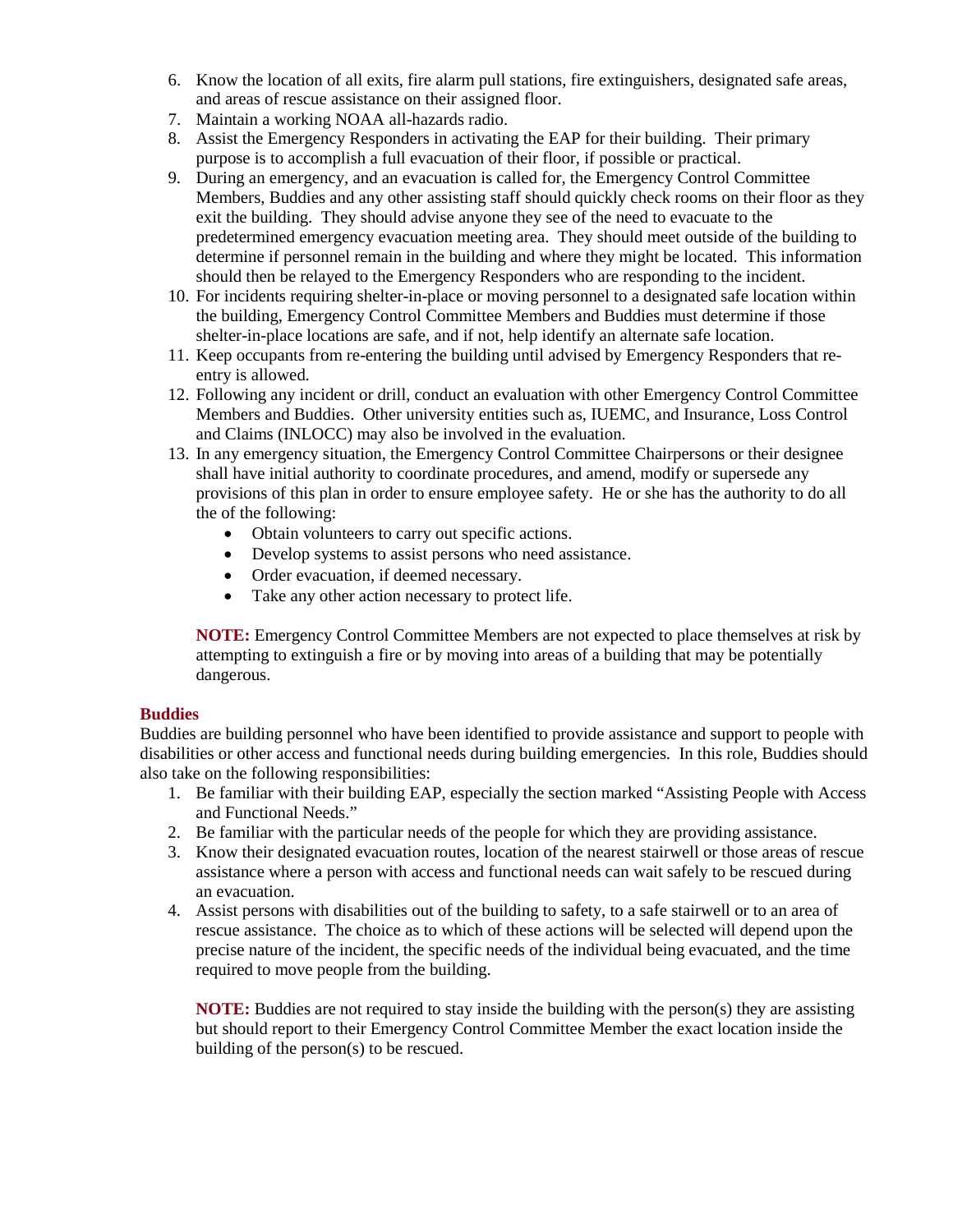### ASSISTING PEOPLE WITH ACCESS  $\&$ **FUNCTIONAL NEEDS**

individuals with access and functional needs should discuss their emergency needs with their supervisor. individuals with access and functional needs should discuss their emergency needs with their supervisor. A discussion of the building EAP should follow and should include information about the location of In an emergency, each person has different skills and abilities. Prior to any emergency or crisis, exits, stairwells, areas of refuge and other pertinent data that will assist persons with access and functional needs. The supervisor will then communicate those needs to the Emergency Control Committee Chairpersons in order to integrate this information into the EAP. This information, however, is considered sensitive and will only be released to the person's supervisor and emergency responders (see APPENDIX III).

 persons with obvious disabilities need assistance, or to assume what type of assistance they may need. The individuals should become acquainted with the availability of the Buddy system and encouraged to take advantage of this assistance. Since using the Buddy system is optional, no one should be pressured in any way to utilize a Buddy as a means of evacuating from a building. It is important not to assume that

- 1. **Know the location of the designated area for persons who may need assistance when evacuating.** The area for rescue assistance will have direct access to an exit, where those who are unable to use stairs or who are unable to navigate the emergency route remain.
- need and determine how they will communicate. 2. Department heads should discuss with individual employees who have obvious disabilities, those who have informed them of any special needs, and all newly hired, what assistance they may
- consultation with the Emergency Control Committee Chairpersons and at least one Buddy (two procedures. The Buddy should assist the person to whom they are assigned at the time of from both parties and to allow the fine-tuning of the EAP. 3. If a person requests a Buddy, one should be appointed by the employing department after would be better) should meet with the person with special needs to discuss evacuation emergency evacuation. A discussion should follow each emergency evacuation to allow input
- 4. If a person remains in an area to await rescue, then he/she must inform evacuating building occupants of his/her location.
- make these persons aware of evacuation procedures. Persons trained to assist those with special 5. Emergency Control Committee Members and Buddies should be vigilant when there are guests with special needs or new people in their area. Emergency Control Committee Members should needs should do so.
- access or functional need, or is informed of a person remaining in a designated area, he/she must immediately inform Emergency Control Committee Members of the last known location of the 6. **IU Northwest employees are not expected to endanger their own lives to assist** with the evacuation of an employee, student or visitor. However, if an employee assists a person with an person.

### TRAINING & EXERCISES

 All Emergency Control Committee Members will participate in a ECC training session and any other additional training offered, as necessary.

Fire drills and tornado drills will be conducted periodically in conjunction with INLOCC and/or IUEMC.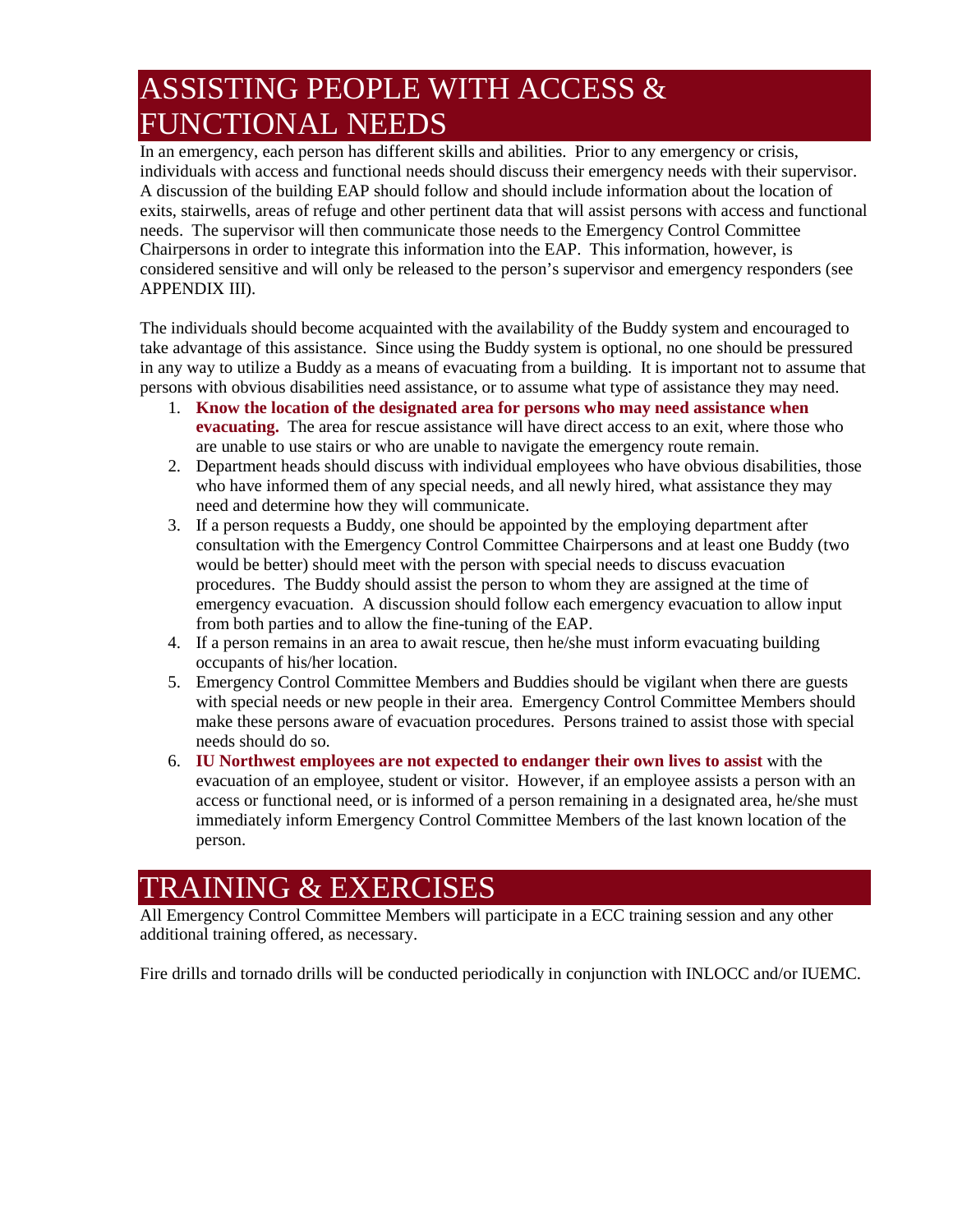### EVACUATION ROUTES & EMERGENCY MEETING AREAS (ASSEMBLY POINTS)

 all floors, which display the routes to the nearest exits as well as the locations of emergency equipment such as fire extinguishers, fire alarm pull stations and tornado safe areas. Every building on campus contains a number of evacuation maps or signs posted in visible locations on

IUEMC shall verify that the signs are in place and up to date.

 Emergency Control Committee Members should work with all departments within their designated areas inform their employees of these evacuation routes and evacuation meeting areas. to ensure they know where these maps are located and that all staff have an understanding of where to go if they are asked to take shelter or leave the building. It is the responsibility of the first-line supervisor to

It is at these meeting areas (see APPENDIX I and APPENDIX II) where supervisors shall conduct a roll call to determine if any of their staff is absent. Missing or unaccounted for employees shall be reported to Emergency Control Committee Members.

### FIRE PREVENTION AND WORKPLACE HAZARDS

#### **Employee Responsibility**

 environment. For all buildings on campus, the following general guidelines apply to fire and workplace It is the responsibility of **ALL** campus employees to work toward maintaining a safe and healthy working hazard prevention.

- 1. Follow general guidelines listed in this plan. You may also refer to the Staff and Faculty Emergency Procedures Handbook.
- 2. Smoking is not allowed on IU property. Extinguish all cigarettes in proper receptacles.
- 3. Do not put any type of hot object, such as cigarette butts, in trash cans.
- 4. All employees should be familiar with the workplace evacuation routes and areas of safety within their buildings.

#### **Listing of Typical Fire and Workplace Hazards**

Call IUEHS at (219) 981-4230 with specific fire/safety questions.

- Call IUEHS at (219) 981-4230 with specific fire/safety questions. 1. **Electrical circuits** wiring and extension cords worn and frayed
	- 2. **Electrical appliances** such as coffee pots, microwaves and portable heaters left unattended or on at the end of the day
	- 3. **Flammable solvents** such as gasoline, paint thinner or degreaser, in amounts greater than maintenance quantities
	- 4. **Flammables and combustible liquids** not stored in a designated area or storage cabinet (refer to laboratory safety standards)
	- 5. **Restricted access to and from working environments** such as the following:
		- Fire doors and/or emergency exits blocked or held open
		- Storage and trash in stairwells and hallways
		- Combustible storage closer than 18 inches from the ceiling in sprinklered areas, 24 inches in non-sprinklered areas
		- Walkways in office areas or hallways less than 36 inches wide
	- 6. **Oil-soaked rags** not stored in in a metal container with a lid and removed from the workplace daily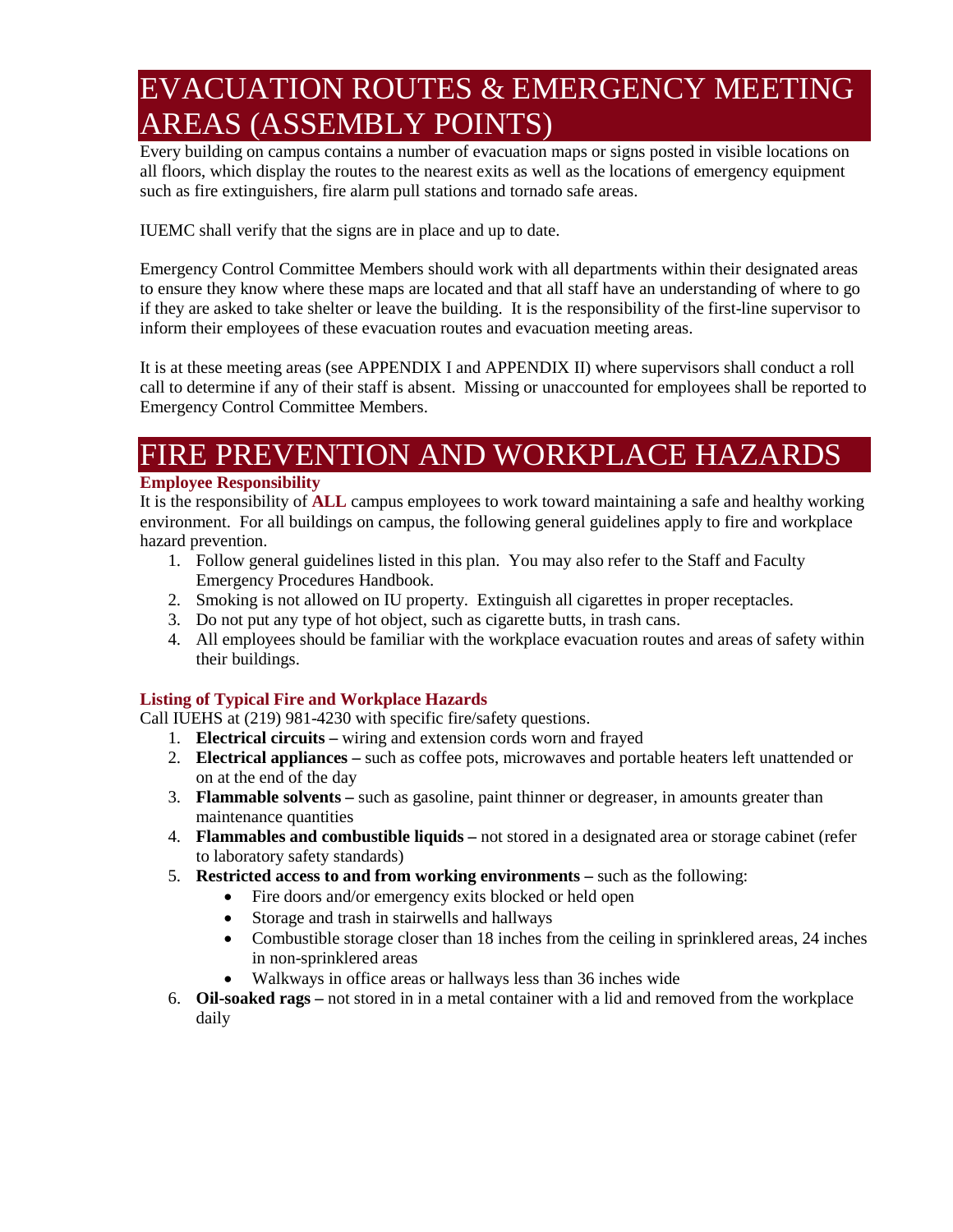#### **Housekeeping**

Good housekeeping is the responsibility of **ALL** employees.

- 1. Waste materials are to be discarded in their proper place.
- 2. Heat producing equipment shall be maintained in good working order and a minimum of 36 inches from combustible items.
- 3. Personnel are responsible to keep their work areas neat and orderly.
- 4. All aisles and exits are to be kept clear of boxes, equipment, personal belongings and other materials.
- 5. Access to fire extinguishers, fire alarm pull stations and AEDs are to be kept clear.
- 6. Emergency telephone number, 911 or (219) 980-6501, is to be posted on all telephones.
- 7. Each supervisor will ensure their employees have the appropriate level of training as required to handle, store and maintain hazardous materials.
- 8. All fire/smoke doors are to remain closed and unobstructed from their intended function of retarding the spread of fire and smoke.

#### **Maintenance of Fire Equipment and Systems**

 Refer questions and problems regarding the fire sprinkler and/or smoke/heat detection systems to IUEHS (219) 981-4230.

### RESPONDING TO EMERGENCIES**– GENERAL PROCEDURES**

Each emergency requires a different response. In bomb threat, hazardous material spill or tornado emergencies, employees may be sheltered-in-place. At other times, building evacuation is the appropriate action. The following are general procedures to follow for various emergency conditions.

#### **Medical Emergency**

 Cross (or equivalent) will provide first aid. Until rescue personnel arrive, administer first aid in the building or, in the event of a complete evacuation, at a designated safe meeting area. Emergency Medical Service (EMS) personnel or those individuals who are trained by the American Red

- 1. **CALL IUPD at 911 or (219) 980-6501** immediately if the injury is life threatening. Provide the following information:
	- Nature of medical emergency.
	- Location of the emergency (address, building, room number).
	- Your name and phone number from which you are calling.
- 2. Do not move victim unless absolutely necessary.
- 3. If personnel trained in first aid are not available, as a minimum, attempt to provide the following assistance:
	- • Stop the bleeding with firm pressure on the wounds (NOTE: avoid contact with blood or other bodily fluids).
	- • Clear the air passages using the Heimlich Maneuver (abdominal thrusts or chest compressions) in case of choking.
	- When rendering assistance to personnel exposed to hazardous materials, consult the SDS and wear the appropriate personal protective equipment. Attempt first aid ONLY if trained and qualified.

#### **Fire**

To evacuate the building upon seeing smoke/fire or hearing the fire alarm (other types of evacuation are covered elsewhere in this document):

1. Verbally warn employees in the immediate area, (such as, yelling "FIRE!") and activate alarm upon discovery of smoke or fire. The signal for a building wide evacuation will be the sound of the fire alarm. All employees are required to evacuate the building, unless otherwise assigned or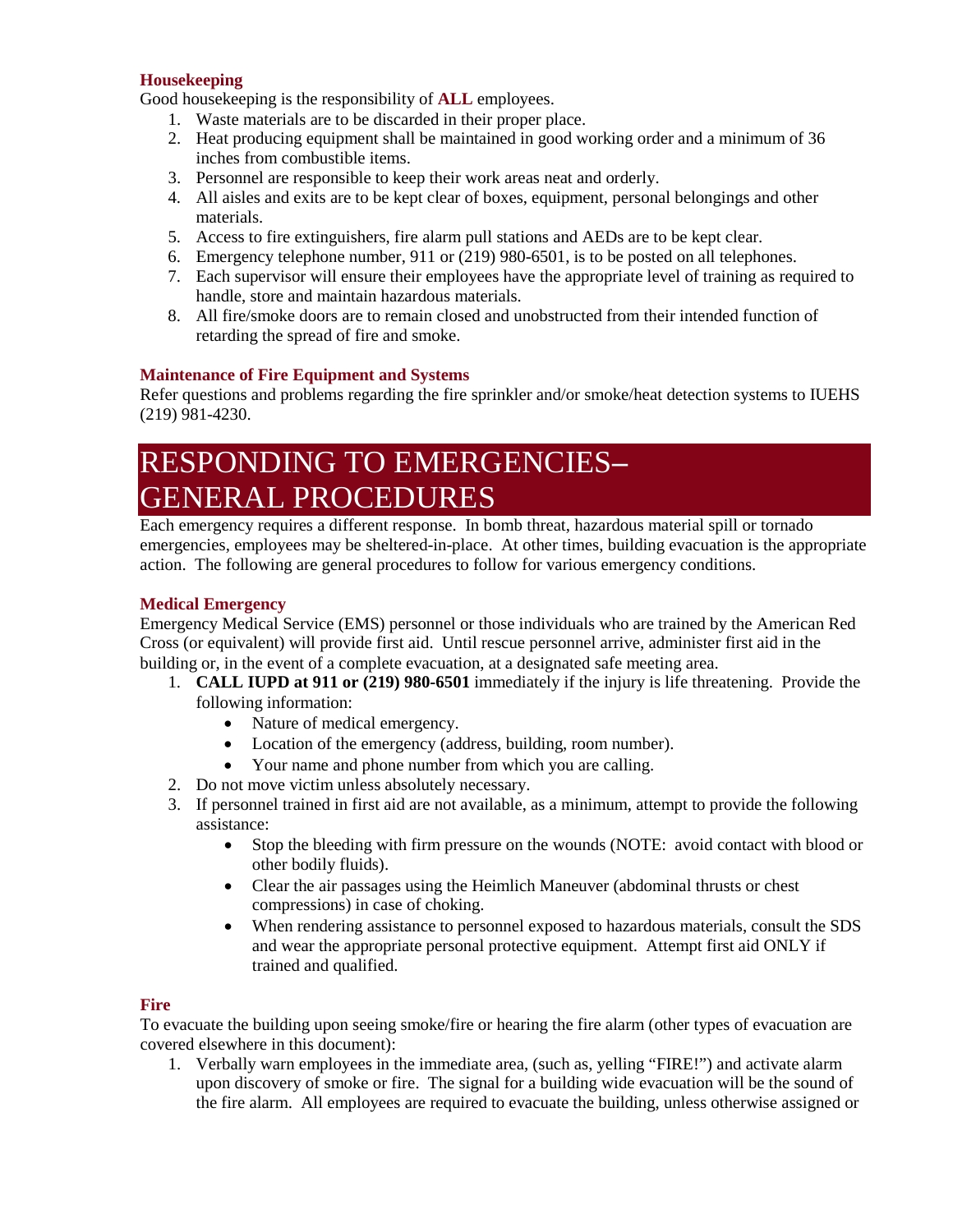authorized to remain by the emergency agency in charge. The alarm may not sound enter the building after the alarm stops. **CLOSE THE DOORS AS YOU LEAVE.** If necessary continuously. If the alarm stops, continue the evacuation and warn others who may attempt to for a safe, orderly evacuation, activate fire extinguishers to clear a path to an exit.

- 2. **CALL IUPD at 911 or (219) 980-6501,** from a telephone in a safe area, to report the incident to IUPD-Northwest. The IUPD-Northwest dispatcher is responsible for contacting the appropriate department or agency.
- 3. Give your name, building, room number and type of emergency.
- 4. Stay on the line until you have given all necessary information.
- 5. When out, move away from building to a prearranged evacuation meeting area (see APPENDIX I and APPENDIX II) for a head count. Leave walks and drives open for fire and emergency responders.
- 6. Report to Emergency Control Committee Member:
	- If you suspect someone may be trapped inside the building.
	- Any other service, including emergency medical service, that may be needed.

#### **Tornado or Severe Thunderstorm**

 In the event of a tornado or severe weather warning, the following procedure should be put into effect. 1. Listen for latest advisories on commercial and/or weather radio.

- • **Tornado or Thunderstorm Watch:** Weather conditions are favorable for the possible someone monitor the situation and notify others if conditions deteriorate. Post spotters at window to observe and report eminent weather changes during a tornado watch. Inform development of tornadoes or severe thunderstorms. Continue normal activities but have supervisor if deteriorating weather occurs or if tornado warning is issued.
- **Tornado or Thunderstorm Warning:** A tornado or thunderstorm is occurring or  sound. **See evacuation map(s) posted on the first floor (lowest floor) for tornado shelters.** sighted in the area. In addition to dark clouds and/or hail the emergency siren may
	- a. **Outdoor emergency siren:** The warning siren is a steady wail. It sounds when there is a tornado in the area. The siren typically sounds for two minutes. If you are outside when you hear the siren, take cover in a building close by.
	- b. **Indoor emergency notification:** At this time, there is no dedicated tornado or your NOAA all-hazards radio, or other notification of emergency warning of restroom, center stairwell, hallway or office). Close the door. Stay sheltered until the National Weather Service gives the all-clear. thunderstorm warning for building occupants. You may be alerted via IU-Notify, adverse weather. If so, check your floor to make sure that everyone is aware of the warning. Then immediately move to the designated safe tornado shelter area, such as the lowest level of the building without windows (for example, a
- 2. If necessary, initiate emergency shutdown procedures.
- 3. After tornado passes, restore calm and check for injuries.
- 4. Report injuries and damage to IUPD.

#### **NOTE: Outdoor Emergency Sirens**

 When you hear a *steady wail,* it means that a tornado has been sighted in the local area or the National hazards radio, local cable TV or radio station to monitor situation and wait for "ALL-CLEAR." Weather Service has issued a tornado warning. Take cover immediately. Tune to a NOAA all-

#### **Weather permitting, this siren is tested at 3 p.m. on the third Friday of each month. The test is two, four-second blasts of the siren.**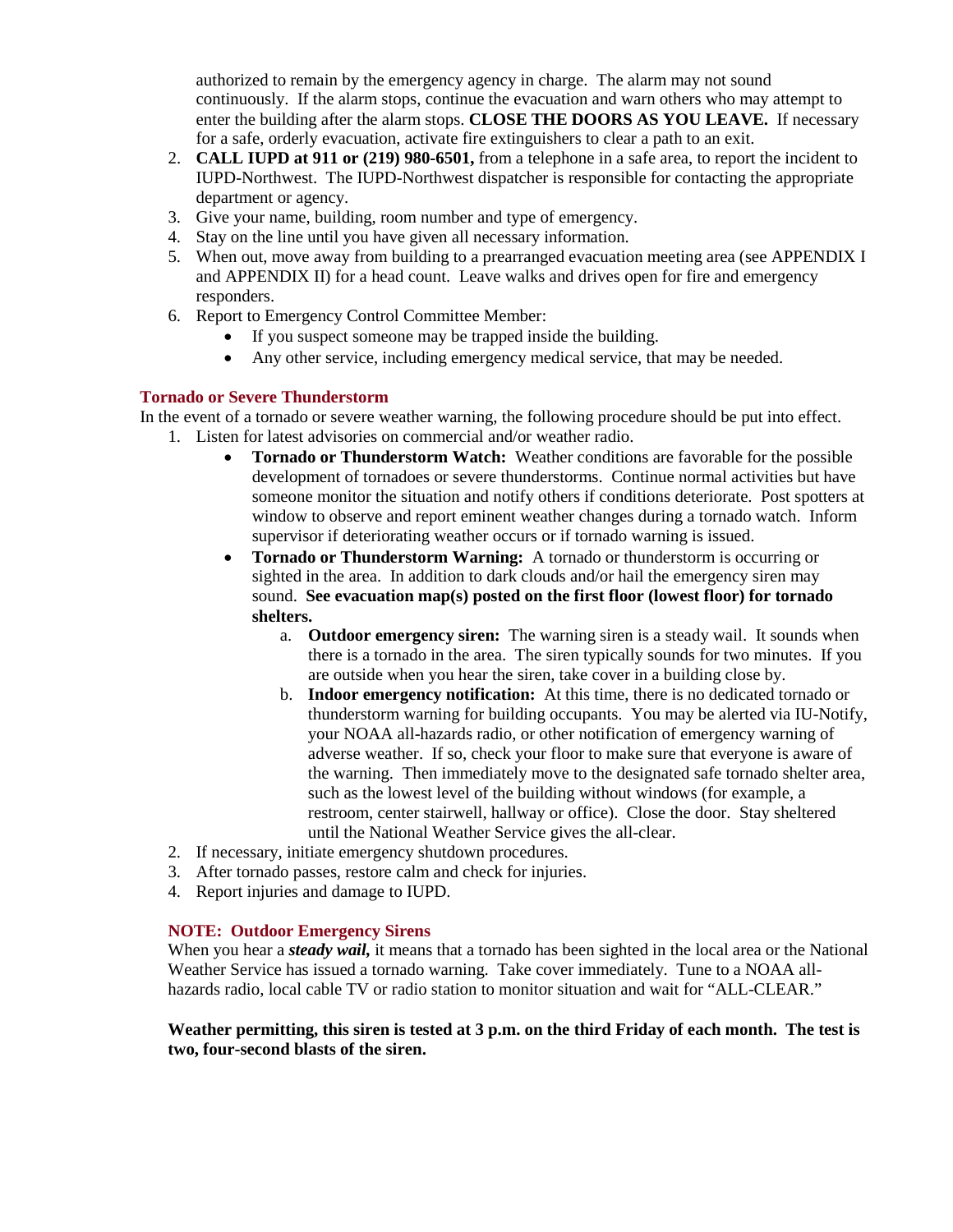#### **Blizzard**

- 1. If indoors:
	- Stay calm and await instructions from the designated official.
	- Stay indoors!
	- If there is no heat:
		- a. Close off unneeded rooms or areas.
		- b. Stuff towels or rags in cracks under doors.
		- c. Cover windows at night.
	- Eat and drink. Food provides the body with energy and heat. Fluids prevent dehydration.
	- Wear layers of loose-fitting, lightweight, warm clothing, if available.
- 2. If outdoors:
	- Find a dry shelter. Cover all exposed parts of the body.
	- If stranded in a vehicle:
		- a. Stay in the car or truck.
		- b. Run motor about ten minutes each hour. Open the window for a little fresh air. Make sure exhaust pipe is not blocked.
		- c. Make yourself visible to rescuers.
		- d. Exercise to keep blood circulating and to keep warm.

#### **Earthquake**

 stopped, initiate the following procedure: An earthquake usually occurs without any type of warning. Due to the suddenness, all personnel should attempt to get under a table or desk, or any place that the employee feels is safe. After an earthquake has

- 1. Stay calm and await instructions from the designated official.
- 2. Keep away from overturned fixtures, windows, file cabinets, and electrical power.
- 3. Check for injuries and provide assistance as needed.
- 4. Maintenance department should check for fires and shut off utilities to control gas and water leaks.
- building for damage before re-entry. 5. If major structural damage has occurred, the Emergency Control Committee Chairperson, or his/her designee, should order a complete evacuation. Facilities Services staff should inspect the
- 6. Facilities Services staff then notify proper agencies, companies or departments as needed.

#### **Flood**

- 1. If outdoors:
	- Climb to high ground.
	- Avoid walking or driving through floodwater.
	- If car stalls, abandon it immediately and climb to higher ground.
- 2. If indoors:
	- Be ready to evacuate as directed by the designated official.
	- Time permitting, move vital material and equipment to higher ground.

#### **Suspicious Activity**

 behaviors. If any employee notices anything out of the ordinary, they should **CALL IUPD at 911 or (219) 980-6501.** If you see something, say something! It is the responsibility of **ALL** campus employees to be on the lookout for any suspicious activities or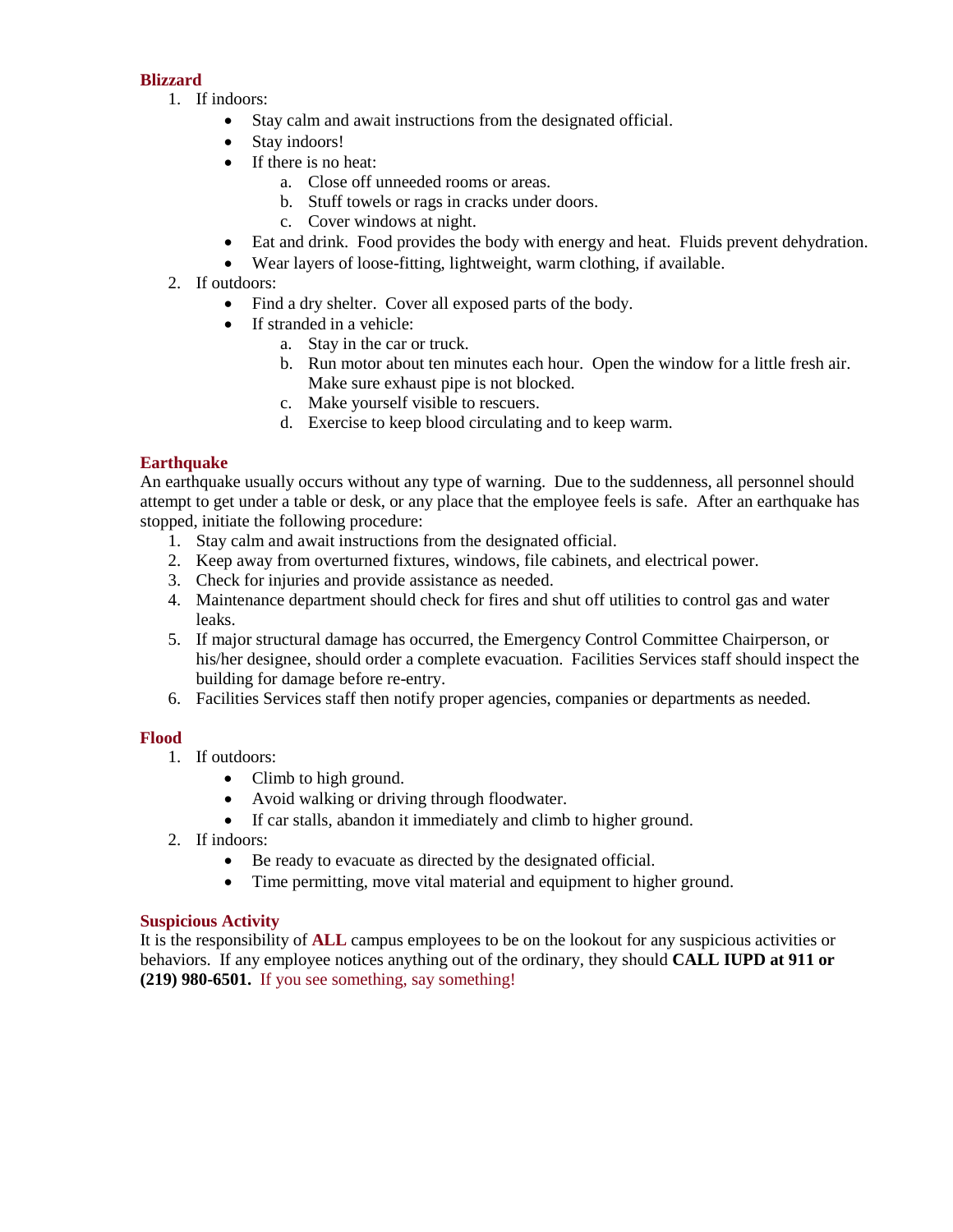Take note of the details and **SALUTE.** 

- 1. **S**ize the number of people, ages, gender, and physical descriptions of each individual involved
- 2. **A**ctivity describe exactly what they are doing
- 3. **L**ocation provide exact location
- 4. **U**niform describe what they are wearing, including color of clothing and type of shoes
- 5. **T**ime provide date, time, and duration of activity
- 6. **E**quipment describe vehicle, make, model, color, license plate, guns, camera, backpack, etc.

If you see something, say something! For more information, please visit [www.in.gov/iifc.](http://www.in.gov/iifc)

#### **Workplace Violence**

- 1. Reporting and investigating threatening or violent behavior in the workplace
	- Any employee who experiences, observes, or has knowledge of threatening or violent behavior in the workplace has a responsibility to report the situation as soon as possible.
		- a. In all cases of an actual or imminent act of violent behavior, **CALL IUPD at 911 or (219) 980-6501.**
		- department head and to the campus human resources office. b. Report all cases of threatening or violent behavior to the employee's supervisor or
- [http://www.indiana.edu/~uhrs/policies/uwide/violence.html.](http://www.indiana.edu/%7Euhrs/policies/uwide/violence.html)<br>2. Reporting non-work-related violence • For more information, please visit
- - Employees who are victims of domestic or other threatening or violent behavior outside the workplace, or who believe they are potential victims of such behavior, and fear it may enter the workplace, are encouraged to report the situation as soon as possible.
		- a. In all cases of an actual or imminent act of violent behavior, **CALL IUPD at 911 or (219) 980-6501.**
		- b. Report all cases of threatening or violent behavior to the employee's supervisor or department head and to the campus human resources office.
- 3. Active shooter
	- to kill people in a populated area. These situations are dynamic and evolve rapidly, • An active shooter is a person who appears to be actively engaged in killing or attempting demanding immediate deployment of law enforcement resources to stop the shooting and mitigate harm to innocent victims.
	- • In all cases of an actual or imminent act of violent behavior, **CALL IUPD at 911 or (219) 980-6501.** 
		- a. **Evacuate** 
			- Have an escape route and plan in mind
			- Leave your belongings behind
		- Keep your hands visible b. **Hide out**
		- - Hide in an area out of the active shooter's view
			- Block entry to your hiding place and lock the doors
		- c. **Take action** 
			- As a last resort and only when your life is in imminent danger
			- Attempt to incapacitate the active shooter
			- Act with physical aggression and throw items at the active shooter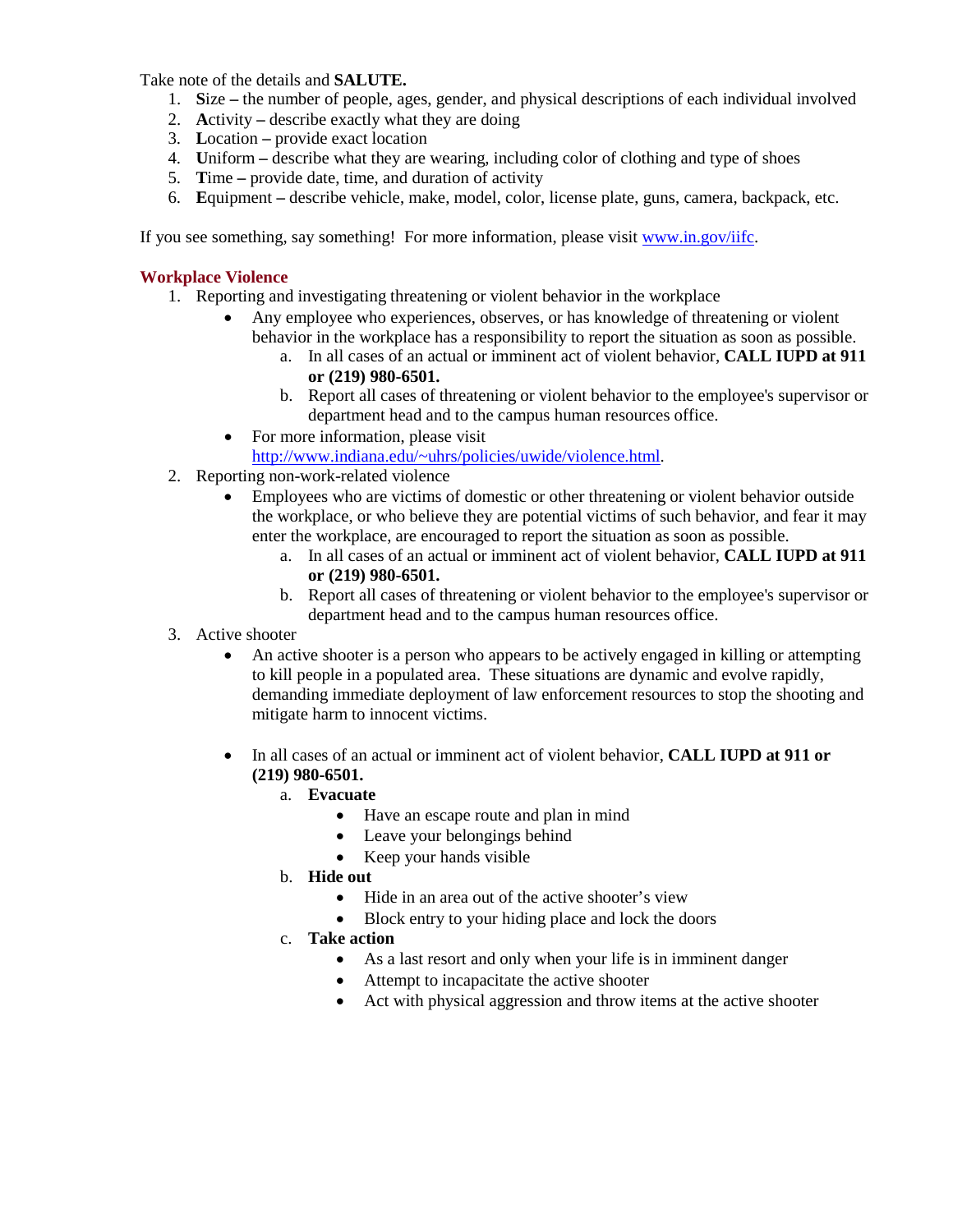#### **Chemical, Biological, Radiological, Nuclear, Explosive (CBRNE) Threat**

 **appropriate action that must be taken.** The threat that a bomb/CBRNE has been planted is usually made via the telephone. In the majority of cases, these threats have been proved to be false and no device or material was located. However, the potential for loss of human life and property is so great that each **Indiana University policy is to evaluate bomb/CBRNE threats in order to determine the**  situation must be pursued and evaluated.

- 1. **Telephone Threat:** The person receiving a telephone bomb/CBRNE threat should remain calm made, **immediately CALL IUPD at 911 or (219) 980-6501.** Give all available information. Notify IUPD and then your immediate supervisor. and obtain as much information as possible by following the instructions and completing the **checklist** in APPENDIX IV. If your phone is equipped with caller identification, write down the number that is on the display screen. After the caller hangs up, if contact has not already been
- 2. **Written Threat:** Written threats can come in the form of a note, letter or fax, through the U.S mail or campus mail. Any document will become evidence at the trial of any perpetrator. It may, in fact, be critical to a successful prosecution and positive identification of the perpetrator. It therefore is extremely important that you:
	- been made to IUPD, place the item(s) in a folder or large envelope to protect it (them) and tell others not to handle it (them). • **DO NOT** handle the envelope or letter/note any more than is necessary and limit the number of persons who touch these items. Know who the people are that have touched these items so elimination fingerprints can be obtained. Once proper notification has
	- **Immediately CALL IUPD at 911 or (219) 980-6501.**
	- Safeguard the received material until it is given to the proper authority.
- 3. **Suspicious Package:** If a suspicious package or device is found, **immediately CALL IUPD at 911 or (219) 980-6501. Do not touch or handle** any suspicious item! **Do NOT use the fire alarm.** Request all persons to leave the room the package is in.
	- **Appearance** 
		- a. Powdery substance felt through or appearing on the package or envelope.
		- b. Oily stains, discoloration, or odor.
		- c. Lopsided or uneven envelope.
		- d. Excessive packaging material such as masking tape, string, etc.
		- e. Excessive weight.
	- **Handling Suspected Packages or Envelopes** 
		- a. Do not shake or empty the contents of any suspicious package or envelope.
		- b. Do not carry the package or envelope, show it to others or allow others to examine it.
		- c. Put the package or envelope down on a stable surface; do not sniff, touch, taste, or look closely at it or at any contents that may have spilled.
		- the room's entrance. Take actions to prevent others from entering the area. d. Alert others in the area. Leave the area. Close any doors and assemble outside
		- e. WASH hands with soap and water to prevent spreading potentially infectious material to face or skin.
		- f. **CALL IUPD at 911 or (219) 980-6501,** and then notify your supervisor.
		- g. If possible, create a list of persons who were in the room or area when the suspicious letter or package was recognized and a list of persons who also may have handled it.
		- h. Await arrival of assistance.
- 4. **Bomb/CBRNE Threat Evacuation:** A bomb/CBRNE threat evacuation is entirely different from a fire evacuation. The use of fire alarms is not recommended since it does not allow for a controlled evacuation. **The IUPD is responsible for ordering this type of evacuation.** If a decision to evacuate is made, a uniformed police officer, going room-to-room, will notify occupants of the decision to evacuate. If evacuation takes place, do not re-enter until the building has been searched and declared safe by the authority having jurisdiction**. Primary evacuation**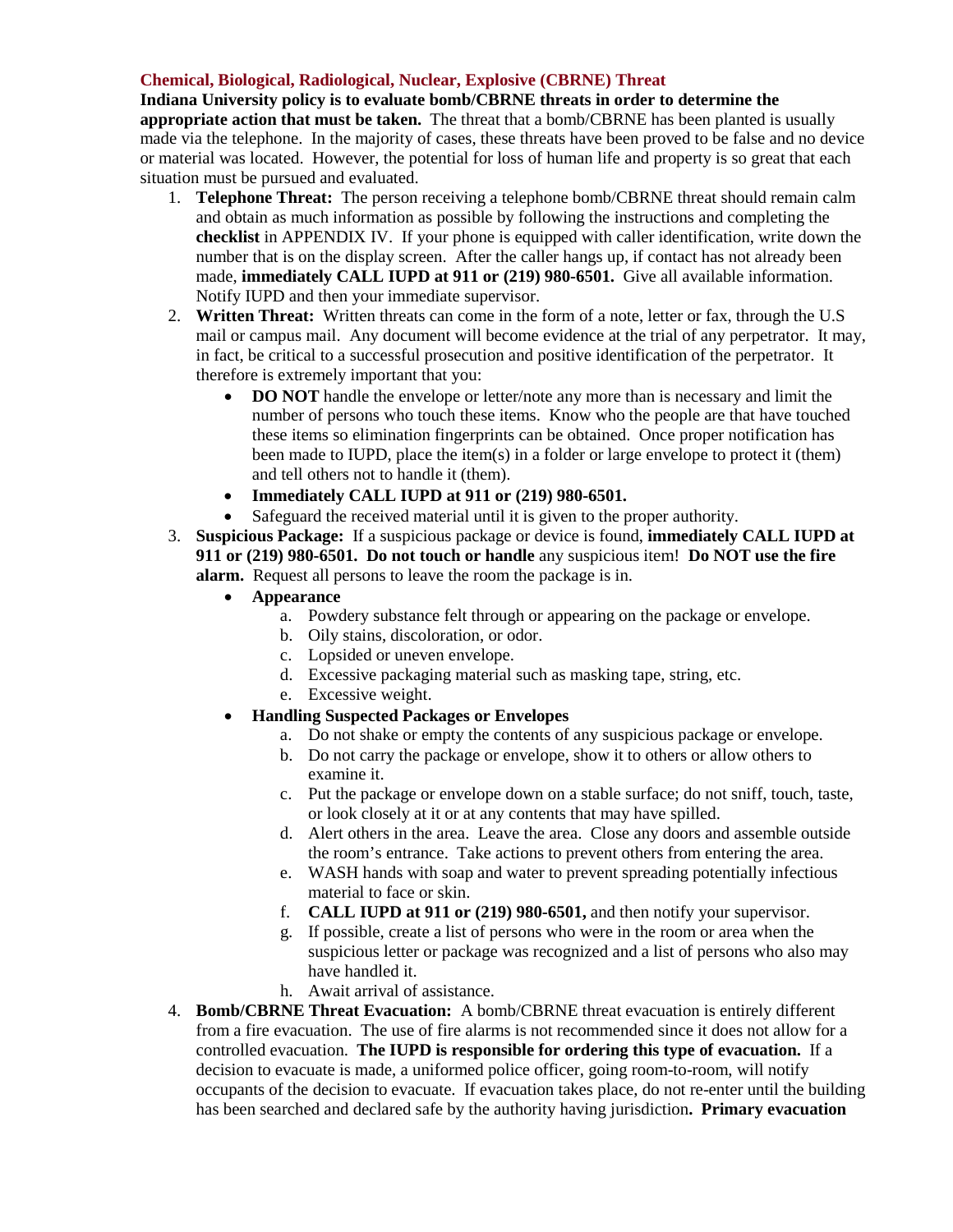**routes must be searched prior to ordering an evacuation** unless the on-scene police officer determines otherwise.

#### **Hazardous Chemical Spill/Substance Release**

All employees that work with hazardous substances must be trained to protect themselves in handling incidental releases per the training requirements of the Hazard Communication Standard (29CFR1910.1200) or the Lab Standard (29CFR1910.1450).

- 1. **Evacuate the immediate area.**
- 2. Anyone who has had a bodily contact with the hazardous material should remove any of water for 15 minutes (use emergency facilities available – safety showers, eyewashes, etc.). contaminated clothing immediately and **flush all areas of bodily contact** with copious amounts
- 3. **Obtain medical assistance** for those injured by calling **911 or (219) 980-6501.**
- 4. **Report the incident** to IUEHS at (219) 981-4230 or (219) 980-6501 (24-hours) and provide the following information:
	- Building name
	- Floor
	- Room number
	- Description of incident
	- Type of hazardous materials involved
	- Await further instructions
- 5. If advised, evacuate the building to a safe distance and leave sidewalks and entries clear for arriving emergency personnel. Do not return to the building until instructed to do so by the agency in charge.

### PROCEDURE FOR EMERGENCY SHUTDOWN OF **OPERATIONS**

 department. No employee should take any unnecessary risks when ordered to evacuate. However, if time An emergency shutdown of the building can be ordered by the Emergency Control Committee Chairpersons or their designee in concert with Facilities Services, law enforcement, or local fire permits, personnel should perform the following duties:

- electrical storm. If time permits, exit the program and shut off the computer power supply. 1. **An emergency shutdown of computers** should be accomplished in the event of a severe
- 2. **Utility controls** will be shut off by maintenance personnel who know the location and operation of main controls for gas and electrical supply leading into the building.
- 3. **Critical operations** will be shut down by assigned personnel.
	- Designated personnel involved in critical operations may remain on the site.
	- Campus-wide Emergency Control Committee Members must be advised of these critical operations employees and have documentation on file with the Emergency Control Committee Chairpersons including the following: name, job title, work area, and assignment.

### NEWS INFORMATION

 The Office of Marketing and Communications shall be the entity that releases information to the news media.

### POST-EMERGENCY EVALUATION

 Following any emergency, a post-emergency evaluation will be conducted to evaluate the cause, employee and outside department actions, and to determine what corrective or preventative actions are necessary.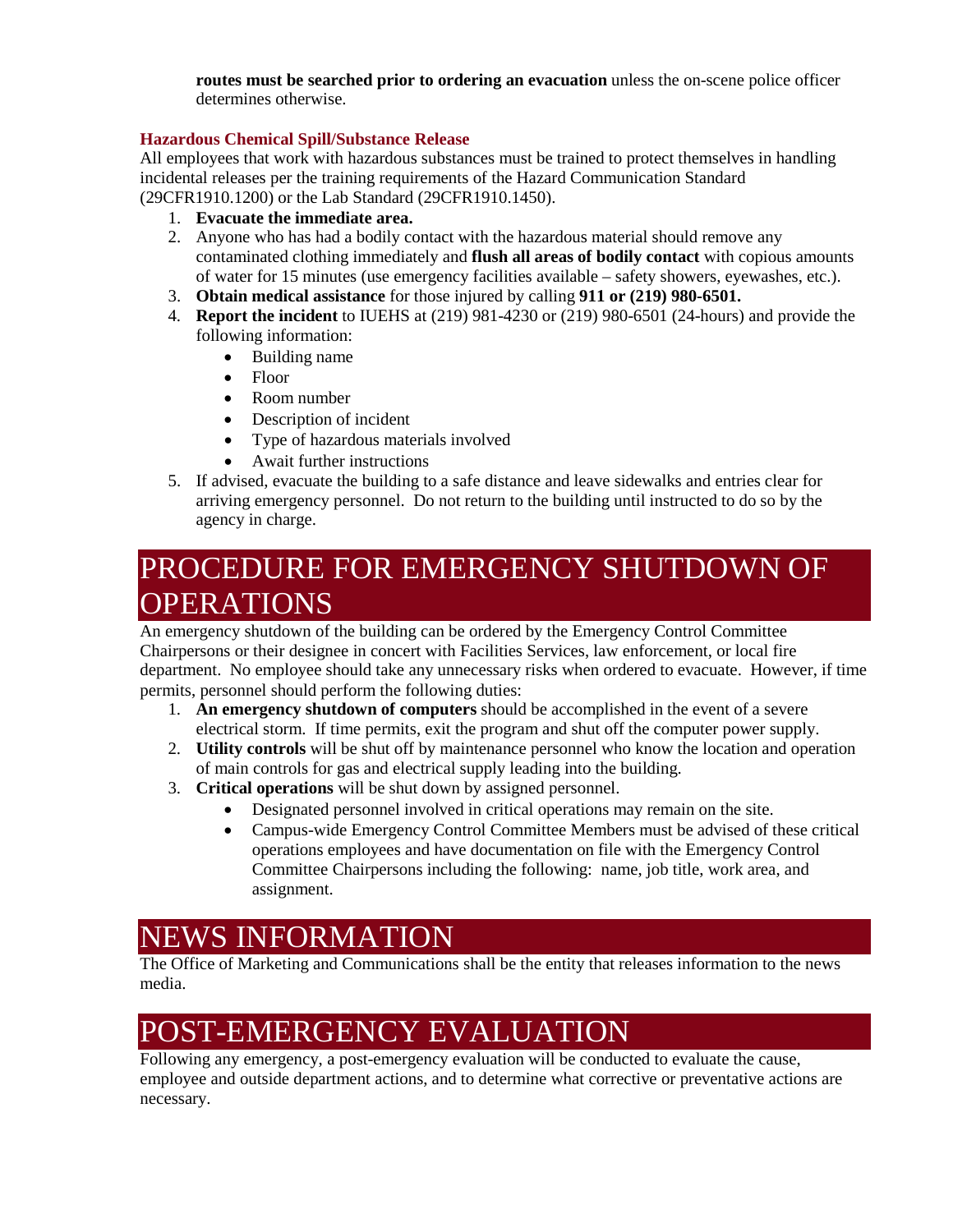### FOR FURTHER INFORMATION REGARDING THIS PLAN

Contact any member of the building-specific Emergency Control Committees or the campus-wide representatives listed below.

Wayne James Chief of Police Phone: (219) 980-7222 wljames@iun.edu

Kathryn Manteuffel Regional Director of University Environmental Health and Safety Phone: (219) 981-4230 kmanteuf@iun.edu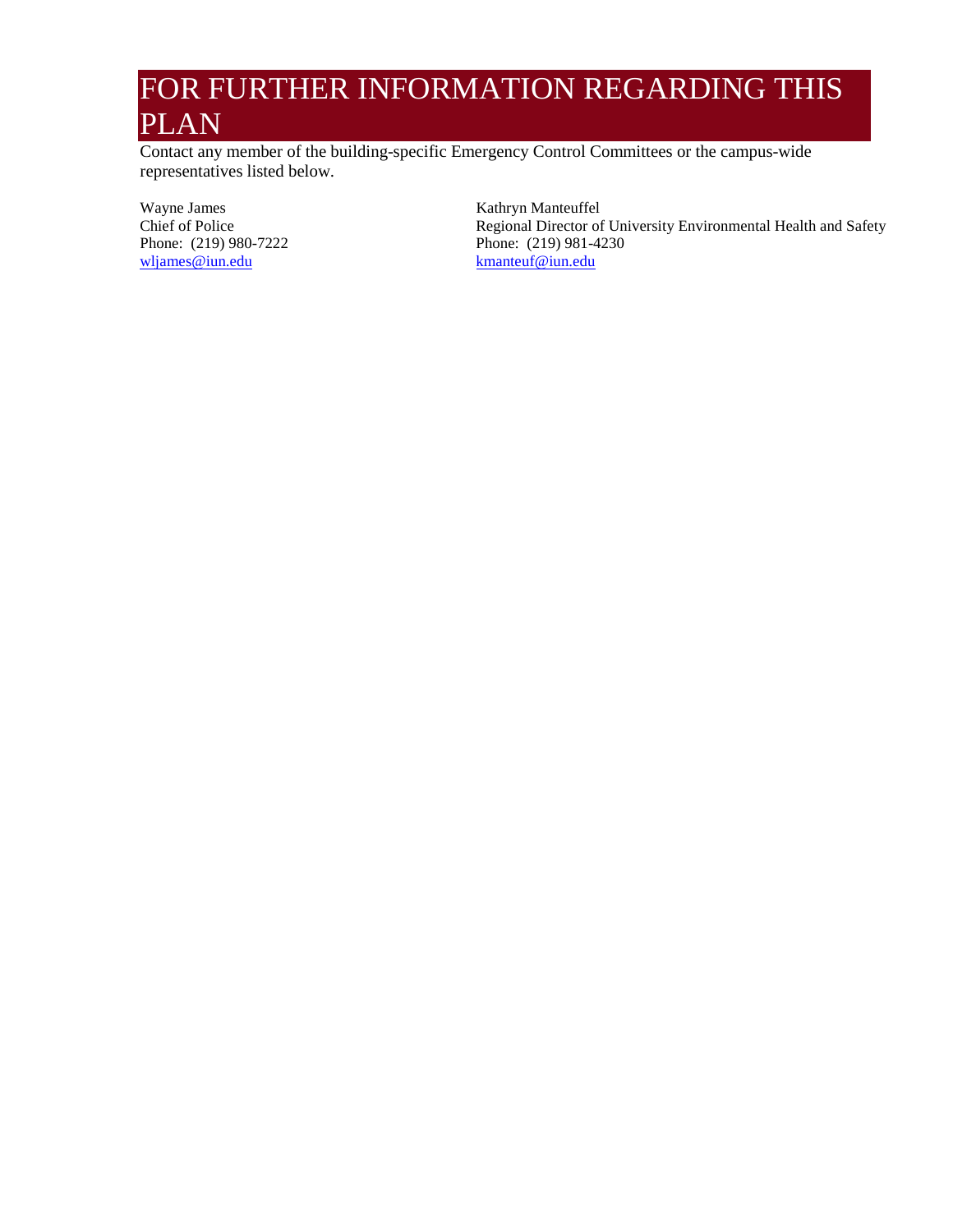### APPENDIX I: EVACUATION MEETING AREAS

| <b>Building</b>                                      | <b>Primary Meeting Place</b>                                               | <b>Inclement Weather Meeting</b><br>Place (Please do not proceed<br>to this location until roll call<br>has been completed and you<br>have been accounted for.) |  |
|------------------------------------------------------|----------------------------------------------------------------------------|-----------------------------------------------------------------------------------------------------------------------------------------------------------------|--|
| Arts & Sciences                                      | east of building-sidewalk that<br>leads to Massachusetts                   | Savannah Center gymnasium                                                                                                                                       |  |
| <b>Cedar Hall</b>                                    | southwest corner of<br>Washington and 35 <sup>th</sup>                     | Library Conference Center<br>lobby                                                                                                                              |  |
| <b>Chiller Plant</b>                                 | north of the Facilities<br>Services/Chiller Plant-south<br>of the Mailroom | <b>Moraine Student Center</b><br>lounge                                                                                                                         |  |
| <b>Dunes Medical/Professional</b><br><b>Building</b> | northeast of the building-near<br>north side of Raintree Hall              | Savannah Center gymnasium                                                                                                                                       |  |
| <b>Facilities Services</b>                           | north of the Facilities<br>Services/Chiller Plant-south<br>of the Mailroom | <b>Moraine Student Center</b><br>lounge                                                                                                                         |  |
| <b>Hawthorn Hall</b>                                 | in courtyard-west of building-<br>near Raintree Hall                       | Library Conference Center<br>lobby                                                                                                                              |  |
| <b>Library Conference Center</b>                     | on north side of the building-<br>north of the fountain                    | Savannah Center gymnasium                                                                                                                                       |  |
| Lindenwood Hall                                      | northwest of Lindenwood<br>Hall-grassy area north of<br>parking lot        | Library Conference Center<br>lobby                                                                                                                              |  |
| Mailroom                                             | south of the mailroom<br>(parking lot)                                     | <b>Moraine Student Center</b><br>lounge                                                                                                                         |  |
| Marram Hall                                          | northwest of Marram Hall                                                   | Savannah Center gymnasium                                                                                                                                       |  |
| <b>Moraine Student Center</b>                        | in courtyard-west of the<br>building                                       | Library Conference Center<br>lobby                                                                                                                              |  |
| <b>Raintree Hall</b>                                 | in the courtyard-north of the<br>building                                  | Savannah Center gymnasium                                                                                                                                       |  |
| <b>Savannah Center</b>                               | in the courtyard-southwest of<br>Savannah Center                           | Marram Hall lobby                                                                                                                                               |  |
| 3223 Broadway (Facilities<br>Services Annex)         | north of the building                                                      | <b>Moraine Student Center</b><br>lounge                                                                                                                         |  |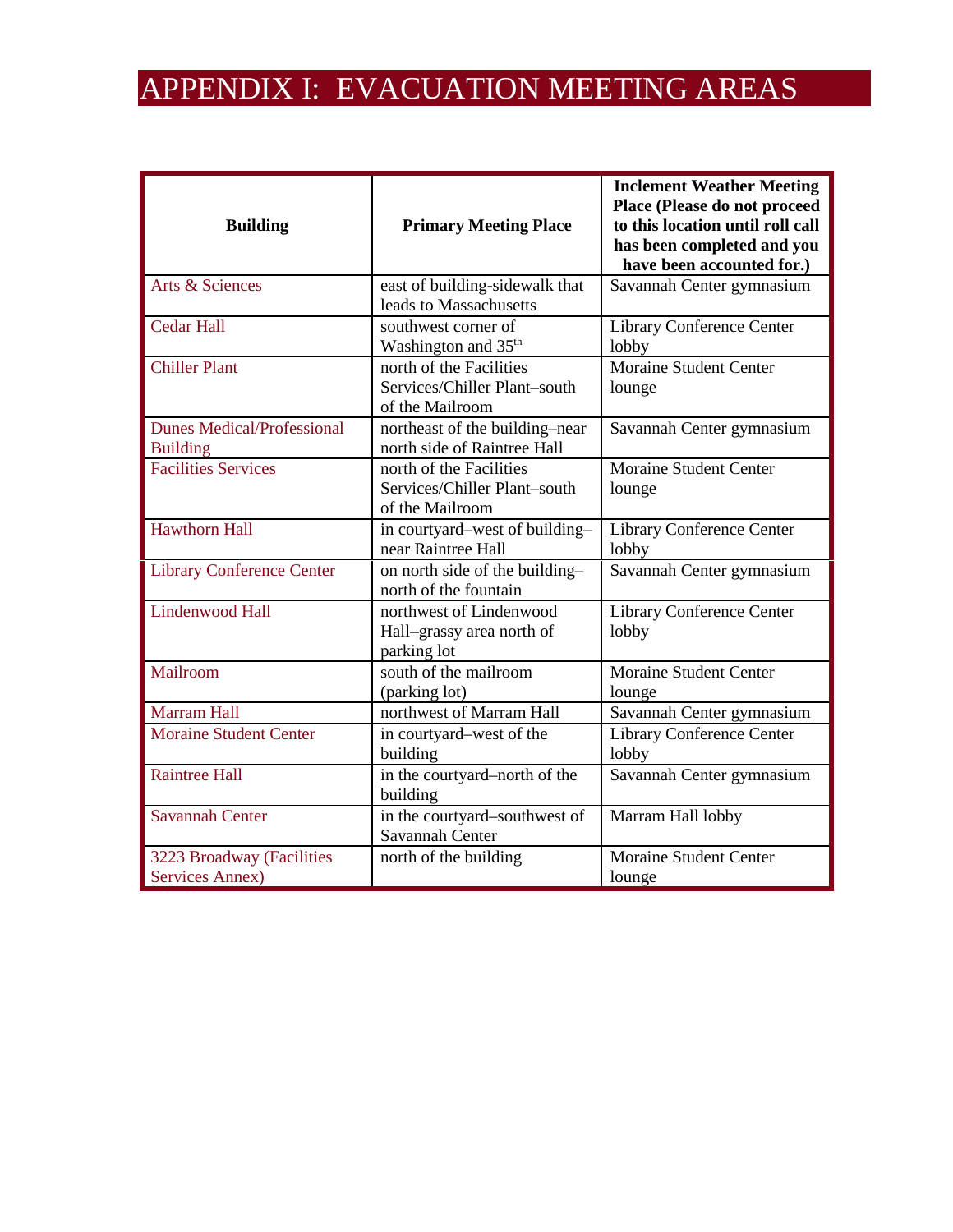### APPENDIX II: PRIMARY EVACUATION MEETING AREAS MAP

# **Evacuation Points for** IU **NORTHWEST**

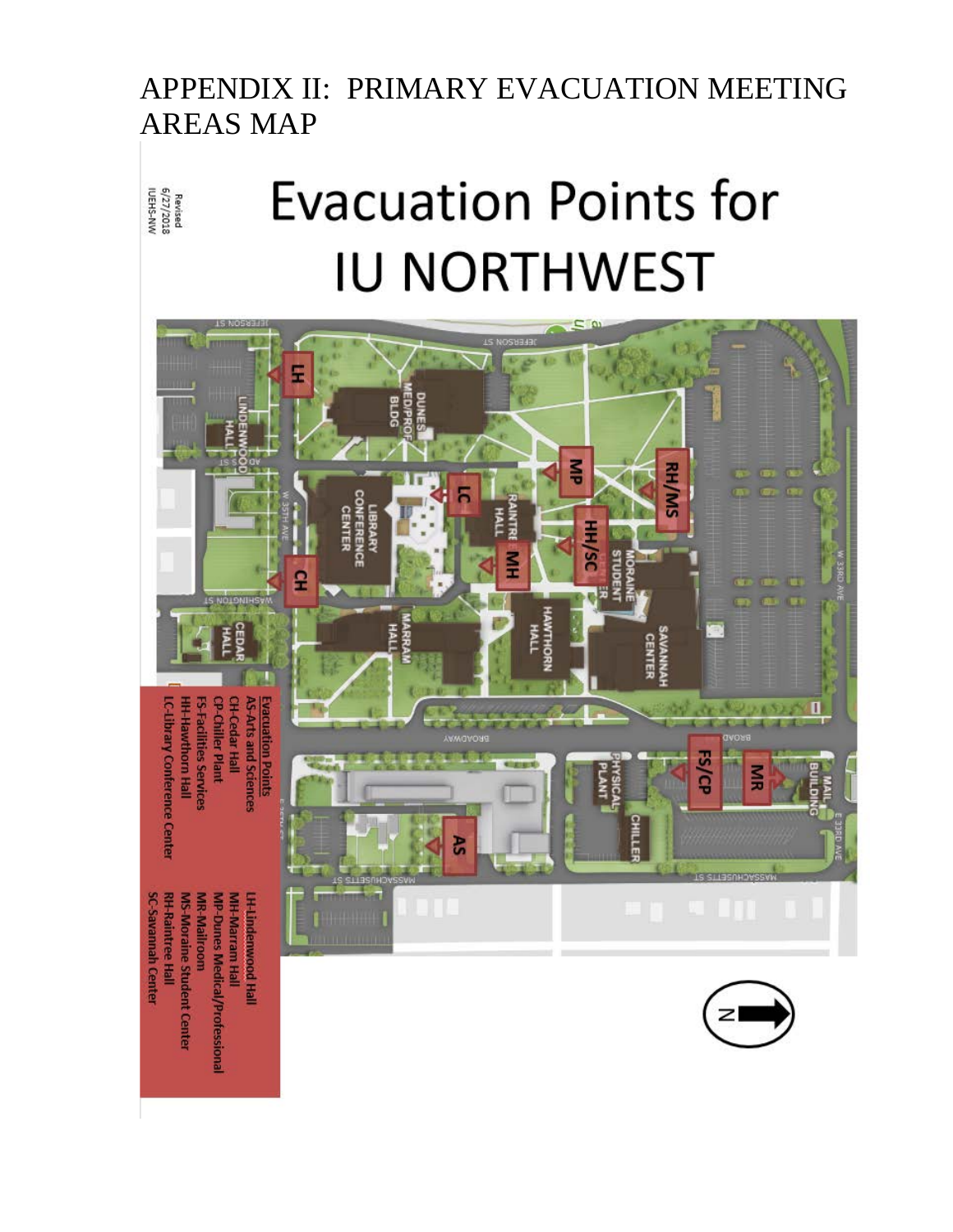### APPENDIX III: ASSISTING PEOPLE WITH ACCESS & FUNCTIONAL NEEDS

### **CONFIDENTIAL DOCUMENT**

| <b>LDING NAME:</b><br><b>BUII</b> |  |
|-----------------------------------|--|
| <b>TIME</b><br>i le               |  |

 Following is a list of individuals with special needs, either temporary or permanent, who indicate they may need assistance in evacuation of the building.

 This list is confidential and will be available only to the individual's immediate supervisor, emergency responders, and the Chairpersons of the building's Emergency Control Committee.

Completed forms are NOT to be posted on the Internet as part of this building's Emergency Action Plan.

| <b>Name</b> | <b>Building/Room #</b> | <b>Buddy Name</b> | <b>Buddy Phone #</b> |
|-------------|------------------------|-------------------|----------------------|
|             |                        |                   |                      |
|             |                        |                   |                      |
|             |                        |                   |                      |
|             |                        |                   |                      |
|             |                        |                   |                      |
|             |                        |                   |                      |
|             |                        |                   |                      |

Instructions for supervisors:

- 1. Please fill out this Emergency Action Plan Appendix III with the names and locations of individuals with special needs and the name and phone number of the assigned Buddy.
- 2. Make a copies and forward them to:
	- a. Wayne James, Chief of Police, Moraine Student Center, IU Northwest.
	- b. Kathryn Manteuffel, Regional Director of UEHS, Raintree Hall, IU Northwest
- 3. Keep your original copy in a secure place to ensure confidentiality.

Instructions for Emergency Action Plan Chairpersons:

- 1. Keep completed Appendix III in a secure place to ensure confidentiality.
- 2. Make copy available to emergency response personnel only.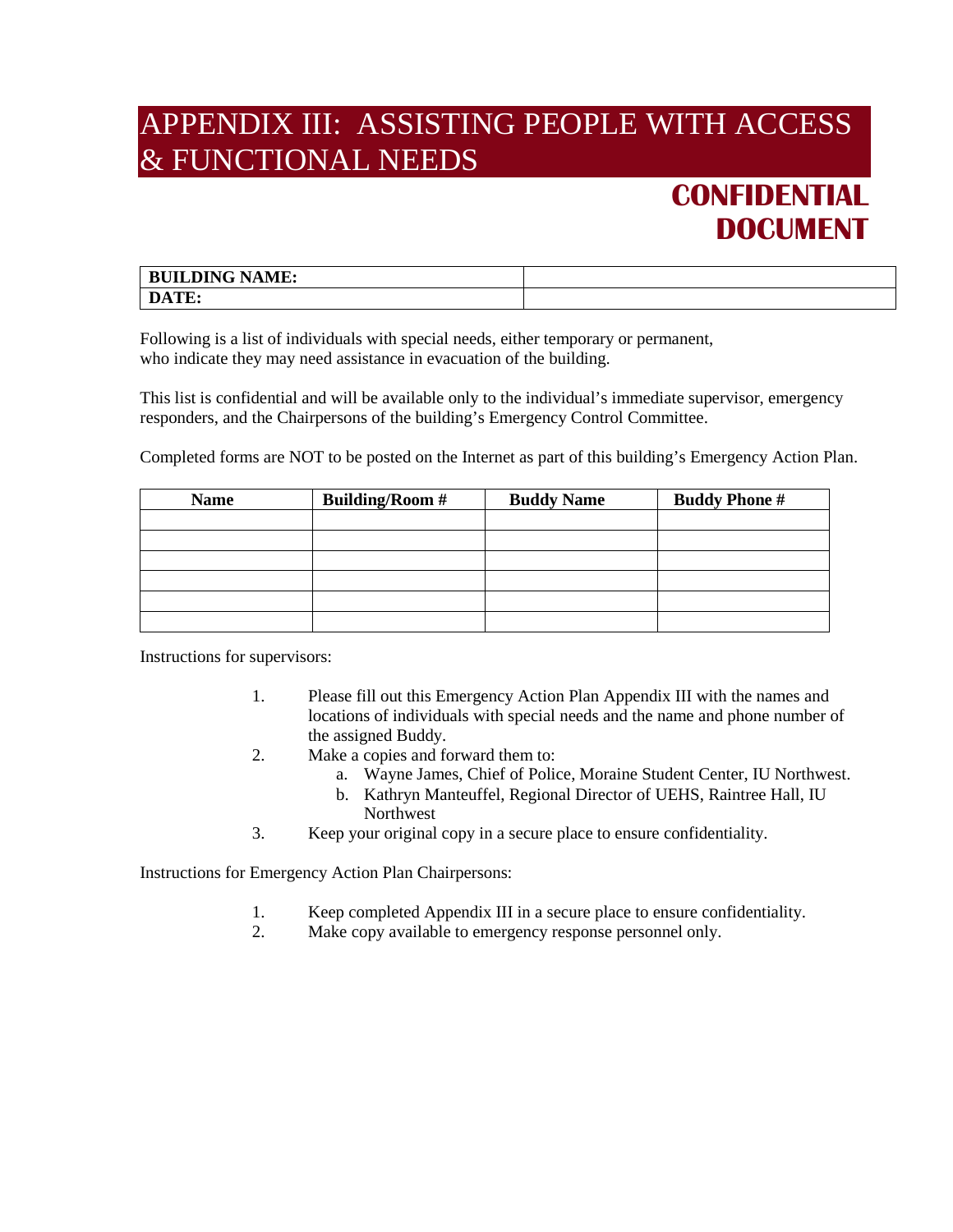### APPENDIX IV: TELEPHONE BOMB/CBRNE **CHECKLIST**

#### *INSTRUCTIONS*

- *1. Be calm and courteous. Do not interrupt the caller.*
- *2. Keep caller talking, if caller is agreeable to further conversation (If possible, get the attention of a co-worker and have him/her contact the IUPD immediately.).*

\_\_\_\_\_\_\_\_\_\_\_\_\_\_\_\_\_\_\_\_\_\_\_\_\_\_\_\_\_\_\_\_\_\_\_\_\_\_\_\_\_\_\_\_\_\_\_\_\_\_\_\_\_\_\_\_\_\_\_\_\_\_\_\_\_\_\_\_\_\_\_\_\_\_\_\_\_\_\_\_\_\_\_\_\_\_\_\_\_\_\_\_\_\_\_\_\_\_\_\_\_\_\_\_ \_\_\_\_\_\_\_\_\_\_\_\_\_\_\_\_\_\_\_\_\_\_\_\_\_\_\_\_\_\_\_\_\_\_\_\_\_\_\_\_\_\_\_\_\_\_\_\_\_\_\_\_\_\_\_\_\_\_\_\_\_\_\_\_\_\_\_\_\_\_\_\_\_\_\_\_\_\_\_\_\_\_\_\_\_\_\_\_\_\_\_\_\_\_\_\_\_\_\_\_\_\_\_\_

- *3. Do not hang up your phone. The call may be traceable.*
- *4. After the call is taken, notify the IUPD and your supervisor immediately.*

#### *QUESTIONS TO ASK CALLER*

- When is the bomb going to explode?
- Where is it?
	- What building?
	- What floor?
- What does it look like?
- What kind of bomb is it?
- What will cause it to explode?
- Did you place the bomb? Why?
- What is your address? Name? Phone #?
- Can we help you?

#### *EXACT WORDING OF THREAT*

| Sex of caller: M/F Race: Approximate age: Length of call: _______________________ |                                         |                                    |                                                                                                                                                                                                                                                                                                                                              |                              |
|-----------------------------------------------------------------------------------|-----------------------------------------|------------------------------------|----------------------------------------------------------------------------------------------------------------------------------------------------------------------------------------------------------------------------------------------------------------------------------------------------------------------------------------------|------------------------------|
|                                                                                   |                                         |                                    |                                                                                                                                                                                                                                                                                                                                              | Date call received: $\angle$ |
|                                                                                   |                                         |                                    |                                                                                                                                                                                                                                                                                                                                              |                              |
| <b>CALLER'S VOICE</b>                                                             |                                         |                                    |                                                                                                                                                                                                                                                                                                                                              |                              |
|                                                                                   |                                         | $\rule{1em}{0.15mm}$ Soft          | $\frac{1}{2}$ Angry                                                                                                                                                                                                                                                                                                                          | _____ Stutter                |
| Loud Excited                                                                      |                                         | $\rule{1em}{0.15mm}$ Lisp          | ____ Laughter                                                                                                                                                                                                                                                                                                                                | Slow                         |
|                                                                                   |                                         | _______ Rapid                      | $\rule{1em}{0.15mm} \n\rule{1em}{0.15mm} \n\rule{1em}{0.15mm} \n\rule{1em}{0.15mm} \n\rule{1em}{0.15mm} \n\rule{1em}{0.15mm} \n\rule{1em}{0.15mm} \n\rule{1em}{0.15mm} \n\rule{1em}{0.15mm} \n\rule{1em}{0.15mm} \n\rule{1em}{0.15mm} \n\rule{1em}{0.15mm} \n\rule{1em}{0.15mm} \n\rule{1em}{0.15mm} \n\rule{1em}{0.15mm} \n\rule{1em}{0.15$ | Normal                       |
| Distinct Slurred                                                                  |                                         | ____ Whispering                    | _____ Clearing Throat                                                                                                                                                                                                                                                                                                                        | ____ Ragged                  |
| Deep Breathing                                                                    |                                         | ____ Disguised                     | ____ Cracking Voice                                                                                                                                                                                                                                                                                                                          | ____ Accent                  |
|                                                                                   | <b>BACKGROUND SOUNDS/NOISES</b>         |                                    |                                                                                                                                                                                                                                                                                                                                              |                              |
| _____ Street Noise ______ Voices/Talking ______ Wildlife Sounds _____ PA System   |                                         |                                    |                                                                                                                                                                                                                                                                                                                                              | ____ Music                   |
| Static Motor Machinery                                                            |                                         |                                    |                                                                                                                                                                                                                                                                                                                                              | $\qquad$ Clear               |
|                                                                                   |                                         |                                    |                                                                                                                                                                                                                                                                                                                                              | Weather                      |
|                                                                                   |                                         |                                    |                                                                                                                                                                                                                                                                                                                                              |                              |
|                                                                                   | <b>CALLER'S ATTITUDE &amp; LANGUAGE</b> |                                    |                                                                                                                                                                                                                                                                                                                                              |                              |
| ____ Well Spoken (education)                                                      |                                         | Incoherent Profane/Foul Irrational |                                                                                                                                                                                                                                                                                                                                              |                              |
| ___ Taped Message                                                                 |                                         | ____ Message Being Read            |                                                                                                                                                                                                                                                                                                                                              |                              |
|                                                                                   |                                         |                                    |                                                                                                                                                                                                                                                                                                                                              |                              |
|                                                                                   |                                         |                                    |                                                                                                                                                                                                                                                                                                                                              |                              |
|                                                                                   |                                         |                                    |                                                                                                                                                                                                                                                                                                                                              |                              |